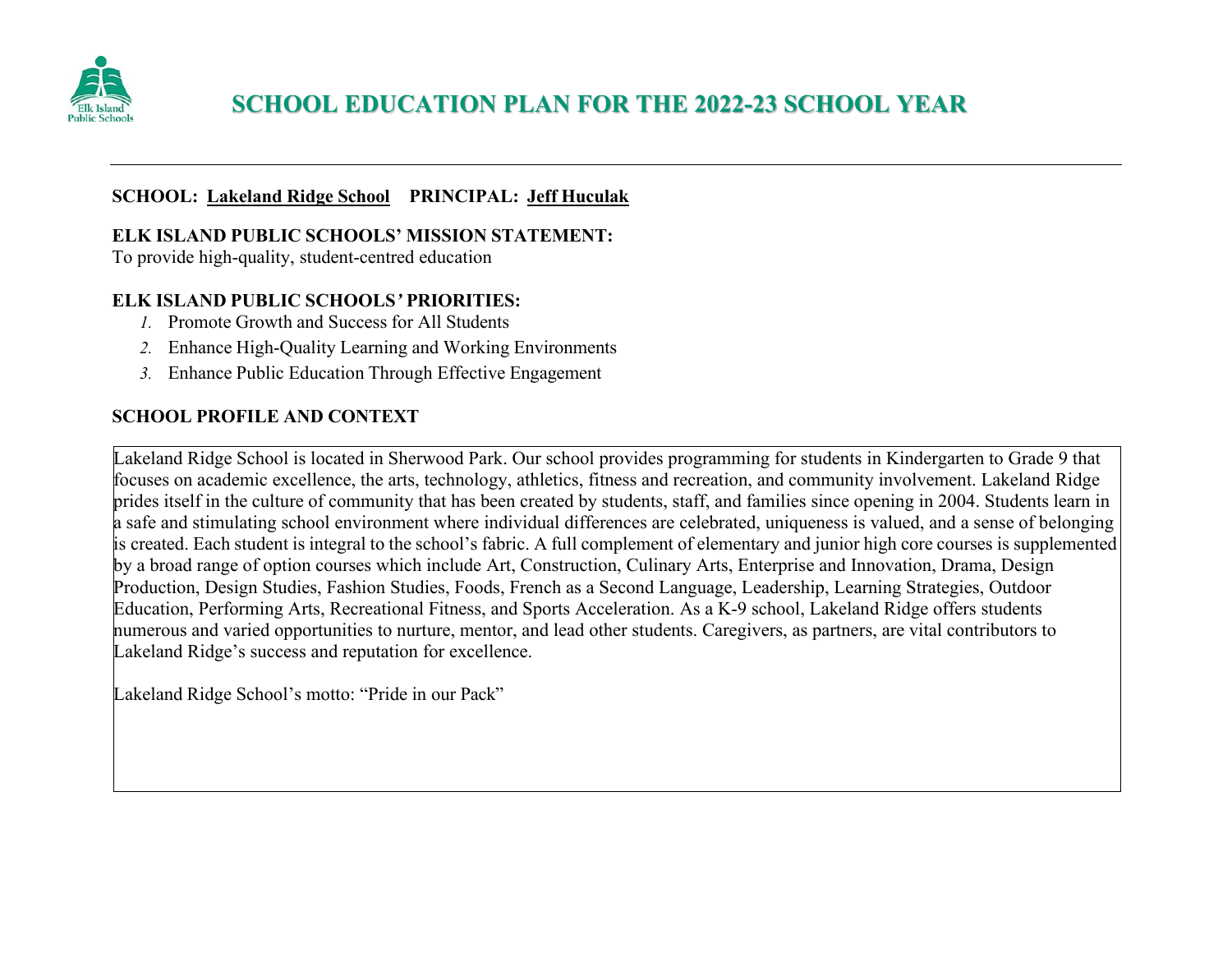

## **EIPS PRIORITY: Promote growth and success for all students.**

**SCHOOL GOAL:** By identifying essential outcomes through scope and sequence and data analysis, staff will build capacity in numeracy. Growth will be reflected using teacher awarded marks, common unit and final exams, STAR Math analysis and PAT data.

## **STRATEGIES:**

Building Leadership Capacity

- Establish an Instructional Leadership Team (ILT) to support school goals, build teacher capacity and target professional learning.
- Establish collaborative learning teams to focus on the work of the ILT.

Professional Learning

- The entire school team will implement common best practices that support small group instruction, specifically:
	- o K & Gr.1-6: Guided Math Framework incorporated into daily numeracy teaching practices.
	- o Gr. 4-9: Use of Vertical Non-Permanent Surfaces (VNPS) to promote peer collaboration and problem-solving skills.
- Establish a professional learning plan that involves consultant modelling and coaching of staff.
- Share monthly 'Numeracy News' information with instructional strategies to encourage professional growth and reflection.
- Use of common numeracy vocabulary and Number Talk demonstrations.
- Continue to update numeracy instructional resources and teaching tools.
- Incorporation of Fact Fluency Kits in Grades 1-6 through targeted demonstrations and staff training.

Collaboration

- Schedule monthly collaboration time to assist with planning the implementation of best practices.
- Co-create criteria with staff to determine best practices and use the co-constructed criteria to guide classroom observations/feedback during instructional walkthroughs.

Caregivers as Partners

- Incorporate numeracy tips in school newsletters, on our website, and on social media for reference at home.
- Students showcase numeracy skills during school events (i.e., Games Day, Parent/Student/Teacher Conferences).
- Host a numeracy event to demonstrate different numeracy strategies that families can use at home.

Authentic Assessments

- Creation of common assessments and projects.
- Analysis of common assessments to determine areas for growth and to celebrate areas of strength.

• Use of benchmarking tool kits as a programming tool to assess student understanding and growth to meet student needs. Data Informed Practice

- Fall and Spring STAR Math analysis and PAT data trends.
- Exam blueprinting.
- Numeracy benchmarking analysis and tracking.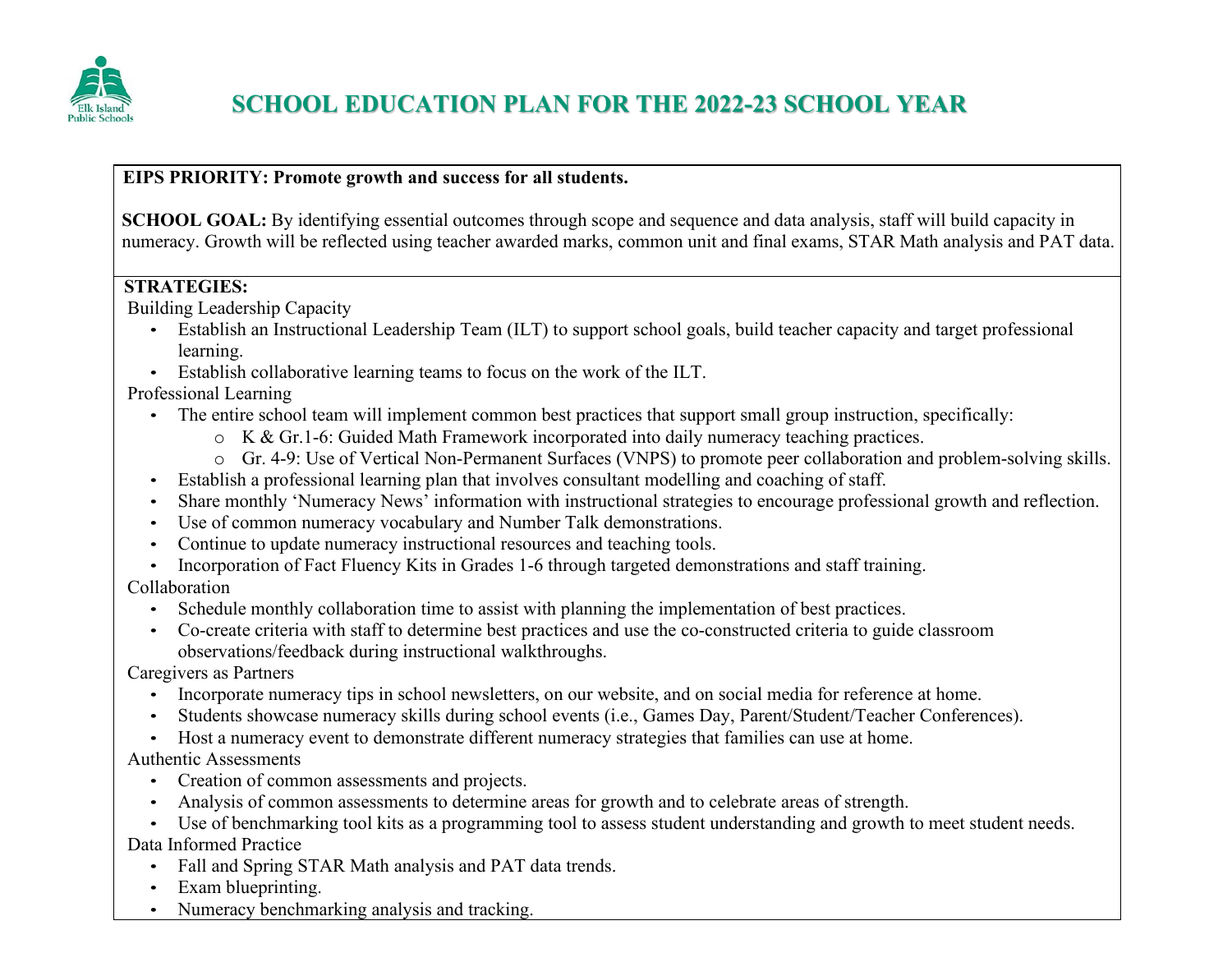

#### **MEASURES:**

- 100% of staff are implementing numeracy best practices in all classes as measured by instructional walkthroughs.
- 100% of teachers report on the EIPS Staff Engagement Survey that they had the opportunity to grow at work.
- 100% of students demonstrate growth as measured by use of teacher awarded marks, common unit exams, common final exams, and PAT exams.
- 100% of students will demonstrate growth as measured by the STAR Math, math benchmarking and teacher assessments.
- 100% of staff members report that their professional learning was focused, systematic and contributed significantly to their professional learning.
- 97% of families report on the EIPS survey that their child is demonstrating growth in numeracy.

**RESULTS: (To be added for Results Review)**

## **EIPS PRIORITY: Promote growth and success for all students.**

**SCHOOL GOAL:** By all staff incorporating a variety of literacy opportunities with a focus on small group instruction all students will demonstrate growth in common assessments administered throughout our reporting periods in December, March, and June (EIPS Priority 1, Goal 2).

## **STRATEGIES:**

Building Leadership Capacity

- Establish an Instructional Leadership Team (ILT) to support school goals, build teacher capacity and target professional learning.
- Establish collaborative learning teams comprised of grade level teachers to share, observe, and analyze data regularly.

Professional Learning

- The entire school team will implement common best practices that support small group instruction, specifically:
	- o K-3: Readers Workshop instruction incorporated into daily literacy teaching practices.
	- o K-3: Participate in the Early Literacy Initiative training to focus on phonemic awareness and to support early learners.
	- o Gr. 4-6: Co-create criteria and target small group instruction with a focus on conferring.
	- o Gr. 7-9: Learn about and incorporate structures to support targeted small group literacy instruction (i.e., book clubs).
- Ensure the professional learning plan involves consultants, modelling, and coaching of teachers.
- Provide professional learning opportunities for the use of phonics in Division 1.

Collaboration

• Create common assessments, reading rubrics and checklists.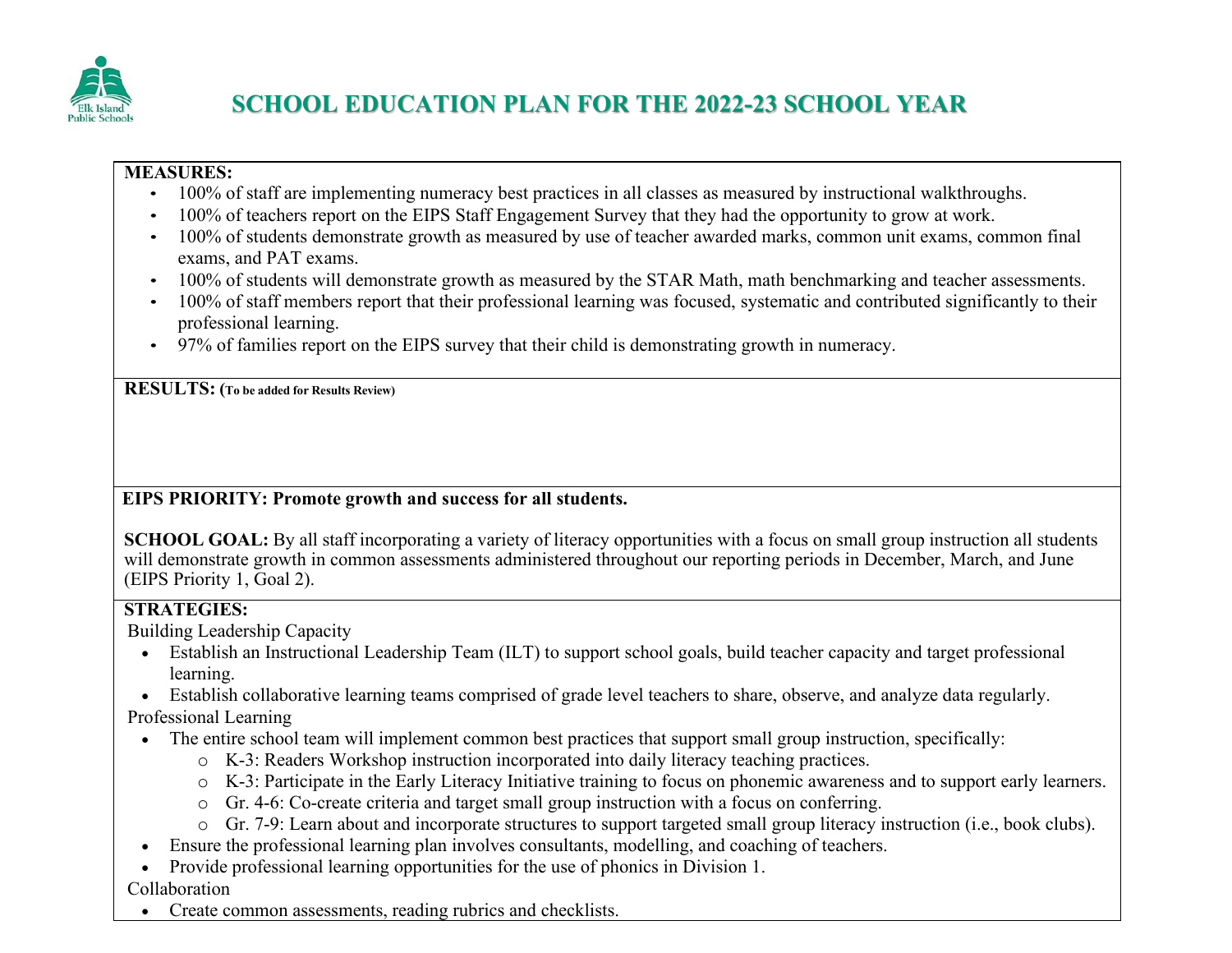

# **SCHOOL EDUCATION PLAN FOR THE 2022-23 SCHOOL YEAR**

- Co-create criteria with staff to determine best practices.
- Use the co-constructed criteria to guide classroom observations/feedback during instructional walkthroughs.

Caregivers as Partners

- Share information to support reading and effective literacy practices at home.
- Host a literacy event for families to demonstrate different reading strategies for home.
- Each week and/or month add literacy tips into the online newsletter and school website to support families.

Authentic Assessments and Data Informed Practices

• Assess student understanding using the STAR and teacher assessments to adjust instructional strategies and meet individual learning needs.

• Use anecdotal observations, student-teacher conversations and student classwork to determine if additional interventions are required. Use the Fountas and Pinnell benchmarking kits and the Levelled Literacy Intervention program to support learners.

Additional Strategies

- Establish a junior high plan to implement book clubs to incorporate meaningful conferring and small group instruction.
- Provide opportunities for students to interact with multi-grade reading partners.
- Host school-wide activities (i.e., Spelling Bees, Literacy Games Day).
- Share student reading levels and literacy information with next year's teacher to assist with student programming.
- Continue to reference the division's writing continuum to promote student development in classroom writing activities.
- Purchase literacy resources and instructional materials for classrooms and home reading programs.

## **MEASURES:**

- 100% of staff are implementing literacy best practices in all classes as measured by instructional walkthroughs.
- 100% of staff report on the EIPS Staff Engagement Survey that they had the opportunity to grow at work.
- 100% of students demonstrate growth as measured by the Student Growth Percentile (SGP) on the STAR (September to January and January to June results).
- 100% of students demonstrate growth as measured by the Fountas and Pinnell Reading Inventory (September to January and January to June results).
- Increase in the number of students meeting the acceptable standard and standard of excellence on the Grade 6 and 9 PAT reading and writing results.
- 90% of families report on the EIPS survey that their child is demonstrating growth in reading.
- 95% of staff members report that their professional learning was focused, systematic and contributed significantly to their professional learning.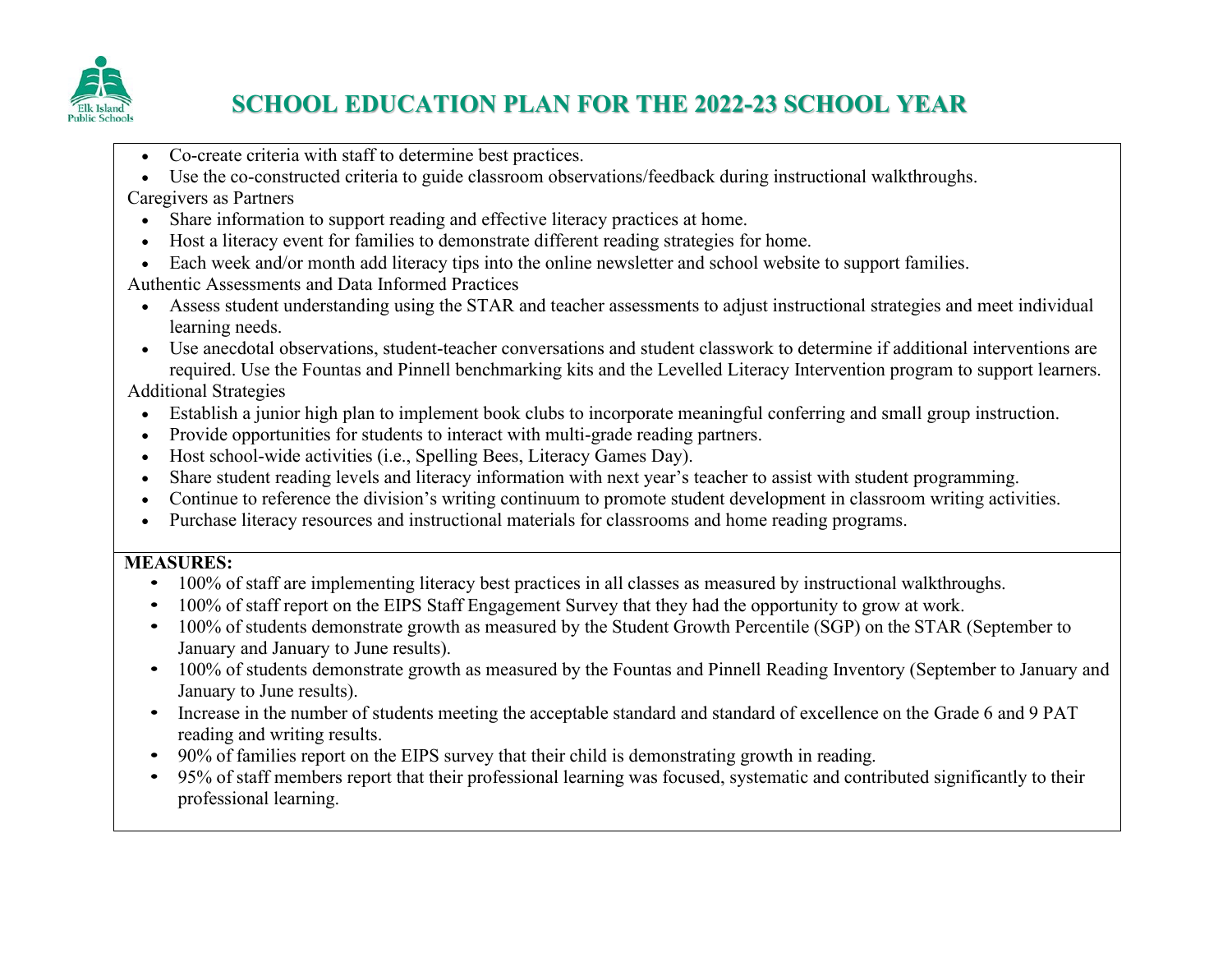

## **RESULTS: (To be added for Results Review)**

## **EIPS PRIORITY: Enhance public education through effective engagement.**

**SCHOOL GOAL:** By strengthening connections, empathy and relationships our school community will grow together in an inclusive and safe environment as demonstrated through school-wide initiatives, as well as staff, student and caregiver surveys in December, March, and May (EIPS Priority 2, Goal 1 and EIPS Priority 3, Goal 1).

## **STRATEGIES:**

Caregivers as Partners

- Staff will connect with caregivers at the start of the year to welcome students and families.
- Each week and/or month add educational, wellness, mental health and school community tips into the online newsletter and website to support families at home.
- Promote effective communication using School Messenger tools, weekly S'more updates, the school website, and social media platforms.
- Offer opportunities for caregivers to engage with the school community through School Council meetings, the Parent Action Society, Meet the Staff events, volunteer opportunities, Hot Lunch, caregiver information sessions and other events.

Data Informed

- Review school data (EIPS Parent Survey and Alberta Education Assurance Survey Results) with the entire school team to identify areas of strength and areas of growth that promote and sustain positive school culture.
- Survey students and families after December and March reporting periods to regularly engage our school community in feedback opportunities.

Fostering School Community

- Co-create criteria with staff to identify what positive school culture looks like to guide observations/feedback during instructional walkthroughs.
- Integrate leadership opportunities for students to plan and promote positive school-wide initiatives.
- Promote community building through school-wide assemblies and initiatives (i.e., student clubs, teams, theme days, buddy class activities, Linking Generations, Grandparent Program, Cash for Care, positive referral programs, Substitute and Bus Driver appreciation activities, etc.).
- Celebrate student leadership and contributions to the school community through the Wolf of the Month recognition program.
- Continue to enhance our Outdoor Learning space and community shared areas to encourage school-community partnerships.
- Establish a school-wide character education initiative with a focus on The Seven Sacred Grandfather Teachings (Humility, Love, Honesty, Truth, Courage, Wisdom, Respect) to replace the Leader in Me program.